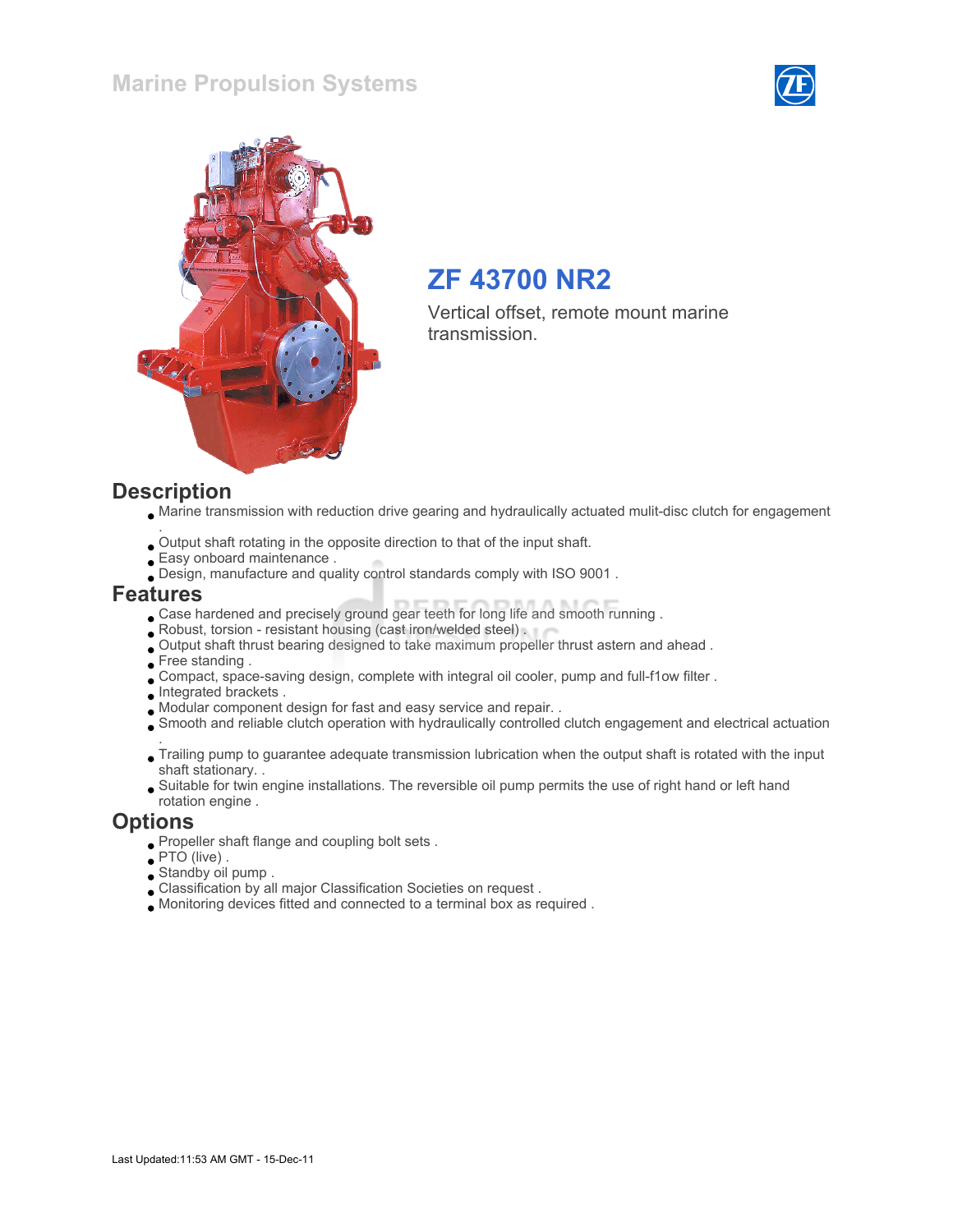# ZF 43700 NR2

# Ratings

# Medium Duty

|  | <b>RATIOS</b>                     | <b>MAX. TORQUE POWER/RPM</b> |       |                                                   |    | <b>INPUT POWER CAPACITY</b> |    |           |    |                           | MAX.  |            |  |
|--|-----------------------------------|------------------------------|-------|---------------------------------------------------|----|-----------------------------|----|-----------|----|---------------------------|-------|------------|--|
|  |                                   | Nm                           | ftlb  | <b>kW</b>                                         | hp | <b>kW</b>                   | hp | <b>kW</b> | hp | kW                        | hp    | <b>RPM</b> |  |
|  |                                   |                              |       |                                                   |    |                             |    | 1150 rpm  |    | 1300 rpm                  |       |            |  |
|  | $\Box$ 2.516, 3.037, 3.500, 3.739 | 49660                        | 36627 | 5.2000 6.9733 5200 6973                           |    |                             |    |           |    | 5980 8019 6760            | 9065  | 1350       |  |
|  | $\blacksquare$ 3.909              | 47869                        |       | 35306 5.0125 6.7218 5012 6722 5764 7730 6516 8738 |    |                             |    |           |    |                           |       | 1350       |  |
|  | $\Box$ 4.478                      | 44071                        | 32505 | 4.6148 6.1885 4615 6189 5307 7117                 |    |                             |    |           |    | 5999                      | 8045  | 1350       |  |
|  | $\Box$ 4.684                      | 42247                        | 31160 | 4.4238 5.9324 4424  5932  5087  6822  5751  7712  |    |                             |    |           |    |                           |       | 1350       |  |
|  | $\Box$ 4.952                      | 39861                        | 29400 | 4.1739 5.5973 4174  5597                          |    |                             |    |           |    | 4800   6437   5426   7277 |       | 1350       |  |
|  | $\blacksquare$ 5.579              | 31410                        | 23167 | 3.2890 4.4106 3289 4411                           |    |                             |    |           |    | 3782 5072 4276 5734       |       | 1350       |  |
|  | $\blacksquare$ 5.950              | 27179                        |       | 20046 2.8460 3.8165 2846 3817 3273 4389 3700      |    |                             |    |           |    |                           | 14961 | 1350       |  |

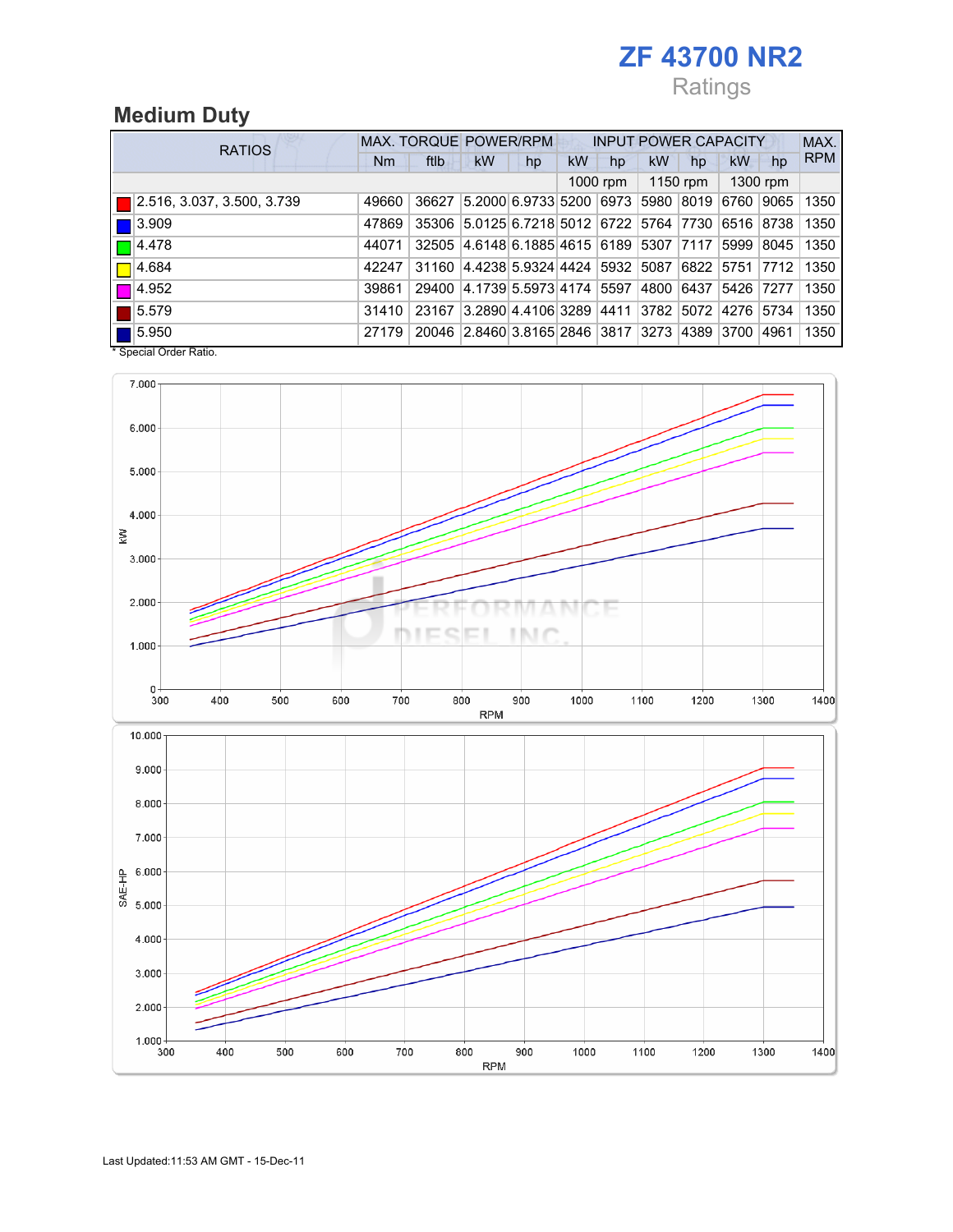ZF 43700 NR2 **Dimensions** 



| mm (inches) |                          |                |                |                            |              |              |                |  |  |  |
|-------------|--------------------------|----------------|----------------|----------------------------|--------------|--------------|----------------|--|--|--|
| A           | B <sub>1</sub>           | B2             | H <sub>1</sub> | H2                         |              |              | L <sub>2</sub> |  |  |  |
| 770 (30.3)  | 995 (39.2)<br>995 (39.2) |                | 900 (35.4)     | 1,380 (54.3)               | 1,768 (69.6) | 1,653 (65.1) | 336 (13.2)     |  |  |  |
|             |                          | Weight kg (lb) |                | Oil Capacity Litre (US qt) |              |              |                |  |  |  |
|             |                          | 9,300(20,460)  |                | 370 (392)                  |              |              |                |  |  |  |

# Output Coupling Dimensions

|    |  |       |              |    |  |    |                                                         |              | <b>Bolt Holes</b> |     |
|----|--|-------|--------------|----|--|----|---------------------------------------------------------|--------------|-------------------|-----|
|    |  |       |              |    |  |    | No.                                                     | Diameter (E) |                   |     |
| mm |  | $-mm$ | $\mathsf{I}$ | mm |  | mm |                                                         |              | mm                |     |
|    |  |       |              |    |  |    | 650   25.6   560   22.0   355   14.0   63.0   2.48   14 |              | 37.0              | -46 |